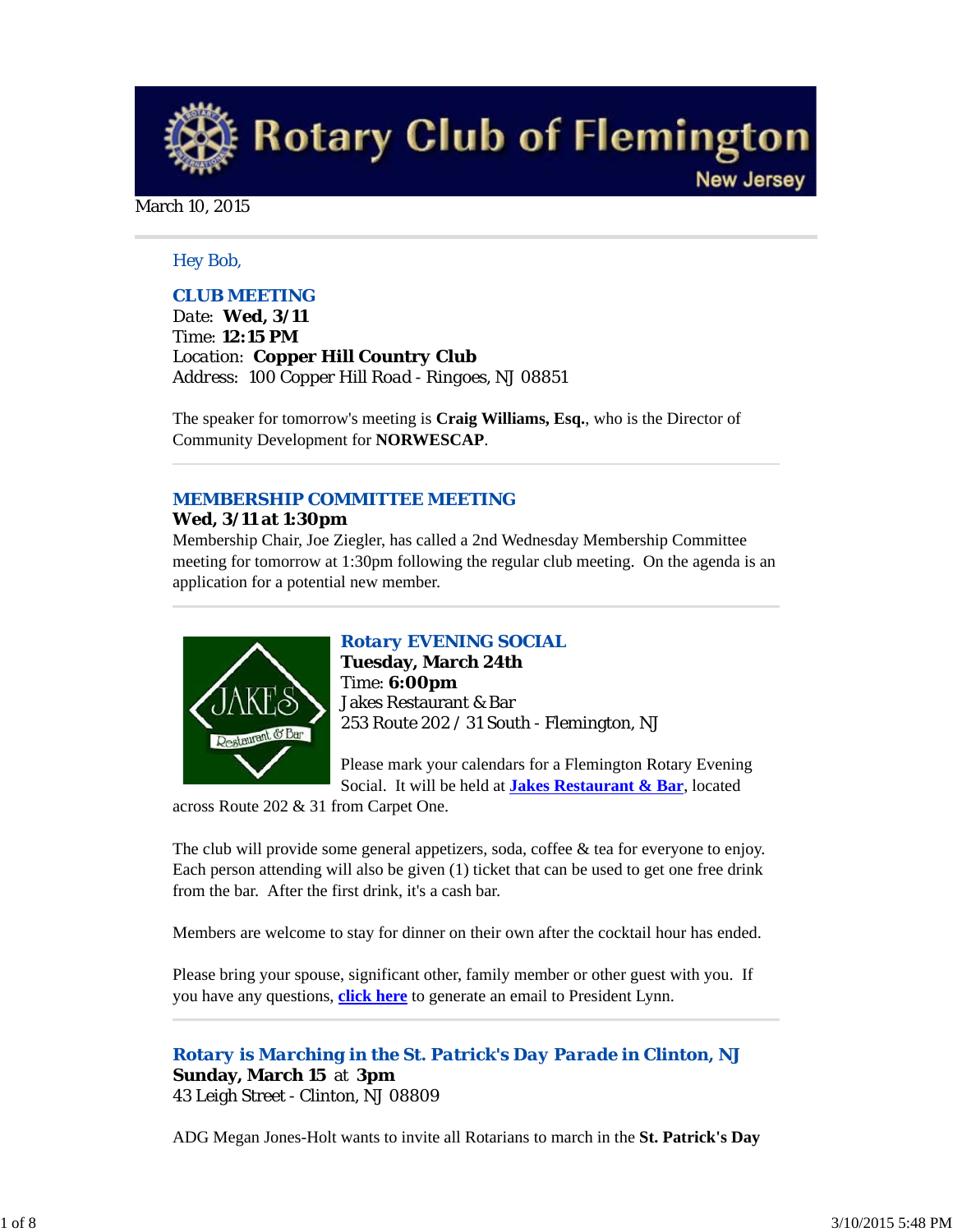**Parade** that is being held in Clinton, NJ. The meeting location will be at the Clinton Community Center at the above noted address.

Please let President Lynn know if you are able to attend, so that she can provide a head count.

Everyone is also invited to the after-party that is being held at the Clinton Fire House. Tickets are \$20 for beer & corn beef. If you are interested in tickets, please contact President Lynn.

**Click Here** to generate an email to President Lynn Hyman.



# *PHOTO ALBUM for the 2015 Hunterdon County SOUP COOK-OFF* **Held on Monday, February 23, 2015**

**Click Here** or on the photo to the left to view the Photo Album from the recent **Hunterdon County Soup Cook-Off**. A very special thanks to the Rev. Dr. Herb Bohler for taking the photos and generating the album for

everyone to enjoy!

And the 2015 winners are........

*1st PLACE (People's Choice)*: **Caffe Galleria** for their **Butternut Squash Bisque**

*2nd PLACE (People's Choice)*: **Teaberry's Tea Room** for their **Bacon Cheeseburger Soup**

*3rd PLACE (People's Choice)*: **Mountain View Chalet** for their **Cream of Potato & Apple Wood Bacon Soup**

*Judge's Choice (1st Place)*: **Caffe Galleria** for their **Butternut Squash Bisque**

*Best Presentation*: **Hunterdon Medical Center**



# *Flemington Rotary Donations Project HEALING GARDEN at the Hunterdon Medical Center* Supporting an Eagle Scout Project

The Donations Committee and Board have approved a \$1,250 donation to support a local project to create a **Healing Garden** at the **Hunterdon Medical Center**. The project was started by Robert Vanacore, who is a Boy Scout with Troop 194 here in Flemington. The Healing Garden project was created by Mr. Vanacore to help him earn the honorable rank of Eagle Scout. All of the labor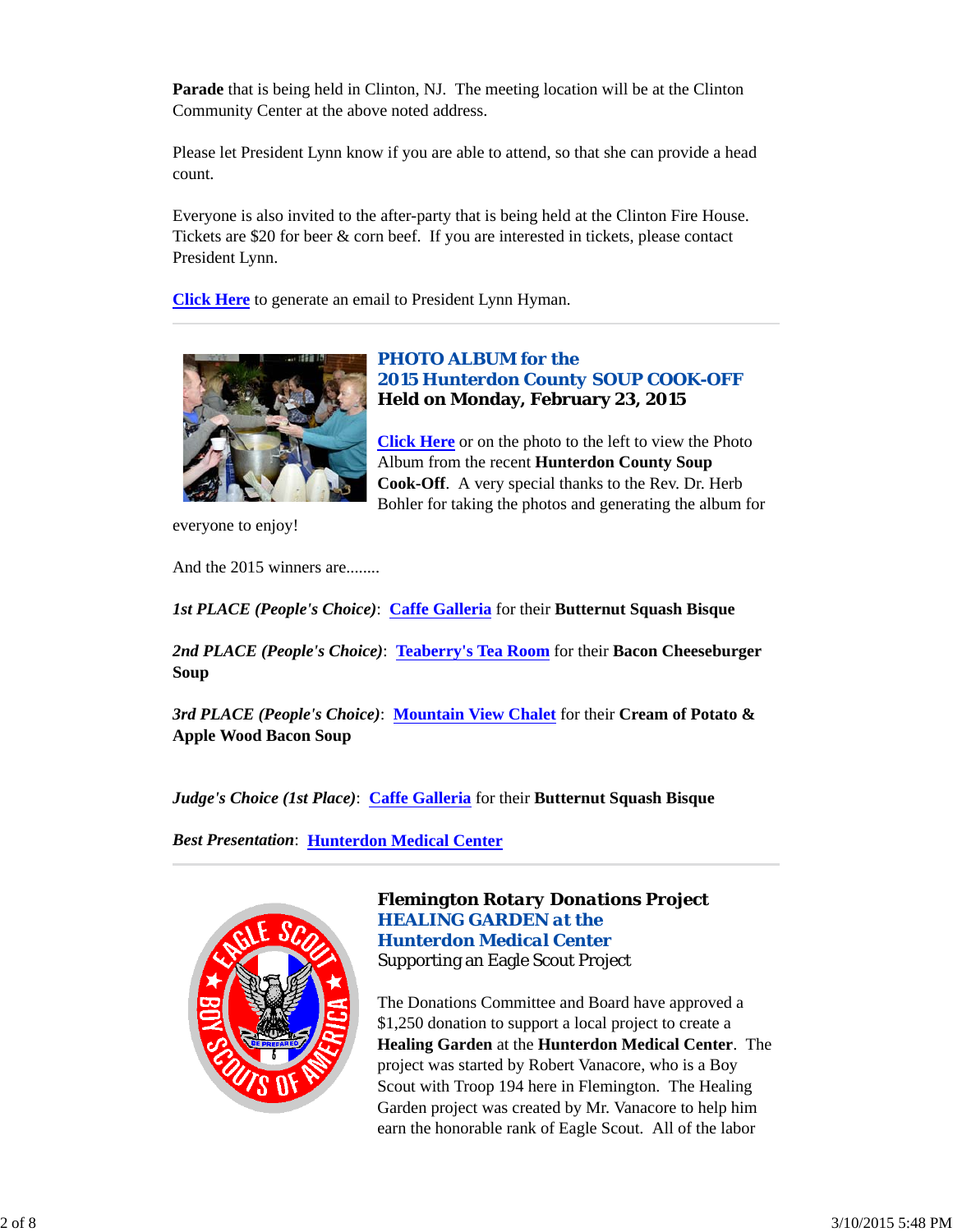would be donated to construct the garden, but the material costs were estimated to be roughly \$1,740. Flemington Rotary's donation of \$1,250 brings Robert up to his full financial goal to fund the project.

Members of Flemington Rotary are also be invited to assist with the construction of the garden as a hands-on project.

**CLICK HERE** to learn more about the project, including photos of where the Healing Garden would be located near the Hunterdon Medical Center's entrance to the Cancer Ward. If you have any other questions, please contact Donations Committee Chair, Terry Ownes.



As you know, the Rotary Club of Flemington is a member of the H.C. Chamber of Commerce. This enables all Rotarians the ability to attend a Chamber function as a "member". If someone asks you what your business is, you would explain that you are a member representing the Rotary Club of Flemington. **Click Here** to visit the Chamber website for a listing of upcoming events.

#### *Hunterdon Chamber Internet Radio "THE ROTARY HOUR"* **Mondays from 11am to 12noon**

PDG Megan Jones-Holt is the host of "The Rotary Hour" on the Hunterdon Chamber Internet Radio station and is looking for guests to have on the show. If you are intersted, please get in touch with Megan at (908)894-4590 or **mjonesholt@gmail.com**. **Click Here** to listen to the Hunterdon Chamber Internet Radio station from your PC, smart phone, mobile device, etc.

*FLEMINGTON BUSINESS IMPROVEMENT DISTRICT* **FLEMINGTON** www.downtownflemington.com

If you would like to learn more about events and activities going on around Flemington, please **CLICK HERE** to visit the Flemington Business Improvement District (BID) website.

#### *ROTARY DISTRICT 7510 NEWS*

**Click Here** to read the current news from our Rotary District 7510.

#### *SPEAKERS & PROGRAMS BEING SOUGHT*

We are always seeking new or creative ideas for upcoming meeting programs and speakers. If you have any leads, please pass them onto Mick Schaible. **Click here** to generate an email directly to Mick.

## *UPCOMING DATES TO NOTE*

**Summary of Upcoming Club Meeting Programs**: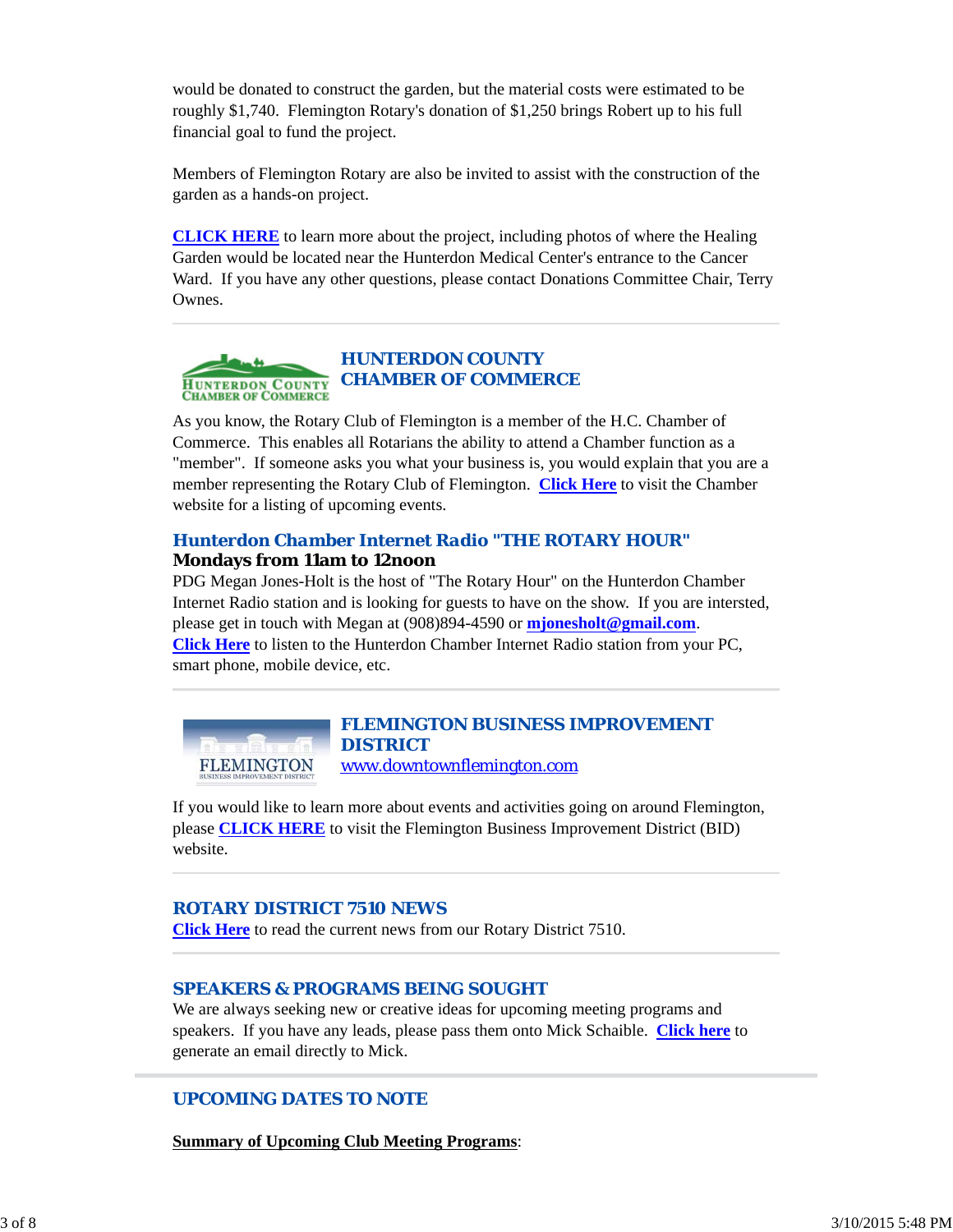Wed, 3/18: TBA Wed,  $3/25$ : District Governor Mel Kevoe Visit + Induction of Dave Harkness

Wed, 4/01: TBA Wed, 4/08: TBA Wed, 4/15: TBA Wed, 4/22: TBA Wed, 4/29: TBA

**Next RCOF Board Meeting:** Thursday,  $4/2/2015$  at 6pm (usually the 1<sup>st</sup> Thursday). **Next Membership Meeting:** Wed,  $3/11/2015$  at 1:30 PM (usually the 2<sup>nd</sup> Wed).

**Upcoming RCOF Club Events, Fundraisers, Fellowship Events, Etc**.:

Sat, 6/6: **Pedals for Progress** Bicycle, Sewing Machine & Sports Gear Collection

## **Rotary District 7510 Events & Functions:**

Fri-Sat, March 20-21: **President-Elect Training Seminar (PETS 2)** (Hanover Marriott Hotel, 1401 Route 10 East, Whippany, NJ)

Sat, March 28: **District 7510 Day of Hunger** (plan your own Club event for this) Sat, April 11: **Rotary Leadership Institute** (Seton Hall University, West Orange, NJ) Fri-Sun, May 1-3: **2015 Rotary District Conference** (Harrah's Atlantic City Resort & Casino, 777 Harrah's Boulevard, Atlantic City, NJ)

Wed, May 27: **Rotary District Assembly** at 2:30pm (Bridgewater Marriott Hotel, 700 Commons Way, Bridgewater, NJ)

Sat-Tues, June 6-9: **Rotary International Convention** in Sao Paulo, Brazil Thurs, 6/25: **District Changing of the Guard Dinner** (Primavera Regency, 1080 Valley Road, Stirling, NJ)

## *COMMITTEE LIST:*

**Click Here** to download the listing of all current Club Committee's and its members.

## *"MEMBERS ONLY" WEBSITE:*

## **Click Here for the Members Only section of the website to find:**

- 1) The "Membership Proposal Form" to propose a new member.
- 2) New Member Information.
- 3) An Online Copy of the Club Membership Directory.
- 4) A Link to All Photos Albums of the Club.

## *ROTARY WEBSITE LINKS:*

Rotary International: **www.Rotary.org** Rotary District 7510: **www.RotaryNJ.org**

## *NEARBY ROTARY CLUB MEETINGS:*

As A Rotarian, you are Welcome to attend a Rotary Club meeting anywhere in the world. Click here for the Rotary Club Locator App. Or see below for some local meetings:

Mondays

**Lambertville/New Hope** (6:30 pm) - Lambertville Station Restaurant; 11 Bridge Street,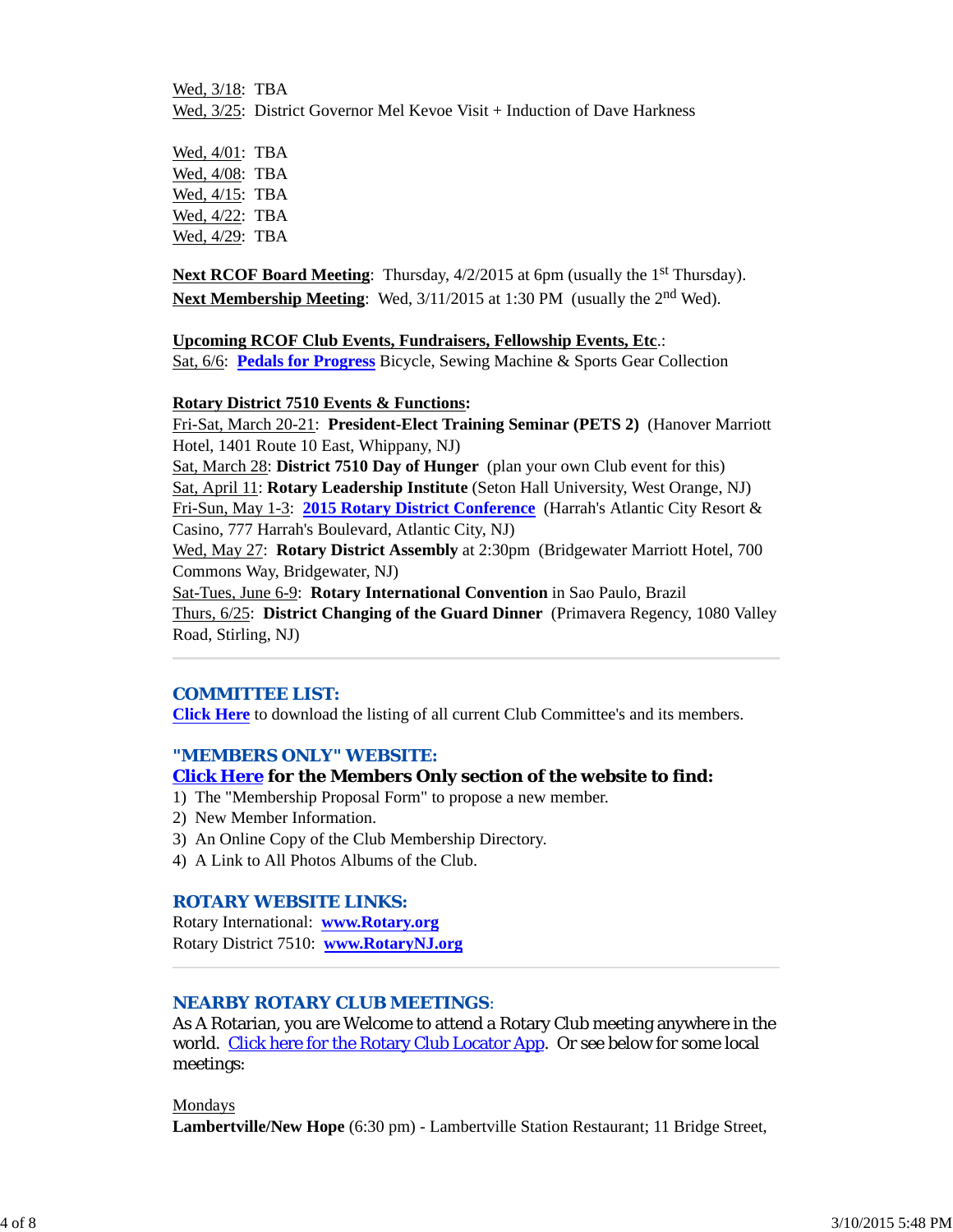Lambertville NJ 08530 **Piscataway** (12:15 pm) - Radisson Hotel; 21 Kingsbridge Road, Piscataway, NJ 08854

#### Tuesdays

**Whitehouse** (12:15 pm) - Max's 22; 456 Route 22 West, Whitehouse Station, NJ 08889 **Princeton** (12:15 pm) - The Nassau Club; 6 Mercer Street, Princeton, NJ 08540 **Bridgewater-Bound Brook** (12:15 pm) - Arbor Glenn; 100 Monroe St, Bridgewater 08807

#### Wednesdays

**Branchburg Township** (7:30 am): Stoney Brook Grille; 1285 Route 28, North Branch, NJ 08876

**Flemington** (12:15pm): Copper Hill Country Club; 100 Copper Hill Road, Ringoes, NJ 08851

**Hillsborough Township** (6:15 pm): Pheasant's Landing; 311 Amwell Road (Rt. 514), Hillsborough, NJ 08844

#### Thursdays

**Clinton Sunrise** (7:30 am): Clinton Fire Department; New Street, Clinton, NJ 08809 **Somerville/Bridgewater** (12:15 pm): Bridgewater Manor; 1251 US Highway 202/206, Bridgewater, NJ 08807

**Trenton** (12:15 pm): Freddie's Tavern; 12 Railroad Avenue, West Trenton, NJ 08628

# Fridays

**North Hunterdon** (12:15 pm): Beaver Brook County Club; 25 County Club Drive, Annandale, NJ 08801

**Princeton Corridor** (12:15pm): Hyatt Regency; 102 Carnegie Center, Rt. 1 North, Princeton, NJ 08540

## eClub

**Rotary eClub of Hunterdon Horizon**: View website for meetings or online makeups.

# RI President's Call for Action in **2014-2015**: **"Light Up Rotary"**

**Rotary Club of Flemington - Our 91st Year**

Founded October 3, 1923 \* Charter #1529 \* District 7510

| President            | <b>Lynn Hyman</b>                       |  |
|----------------------|-----------------------------------------|--|
| President-Elect      | <b>Mick Schaible</b>                    |  |
| Secretary            | <b>Michele Kavanagh</b>                 |  |
| Treasurer, General   | <b>Bob Newland</b>                      |  |
| Treasurer, Lunch     | D.J. Wright                             |  |
| <b>Board Members</b> | Ira Liebross (immediate past president) |  |
|                      | <b>Ken Skowronek</b>                    |  |
|                      | <b>Joe Ziegler</b>                      |  |
| Sergeant-at-Arms     | <b>Karen Widico</b>                     |  |
|                      |                                         |  |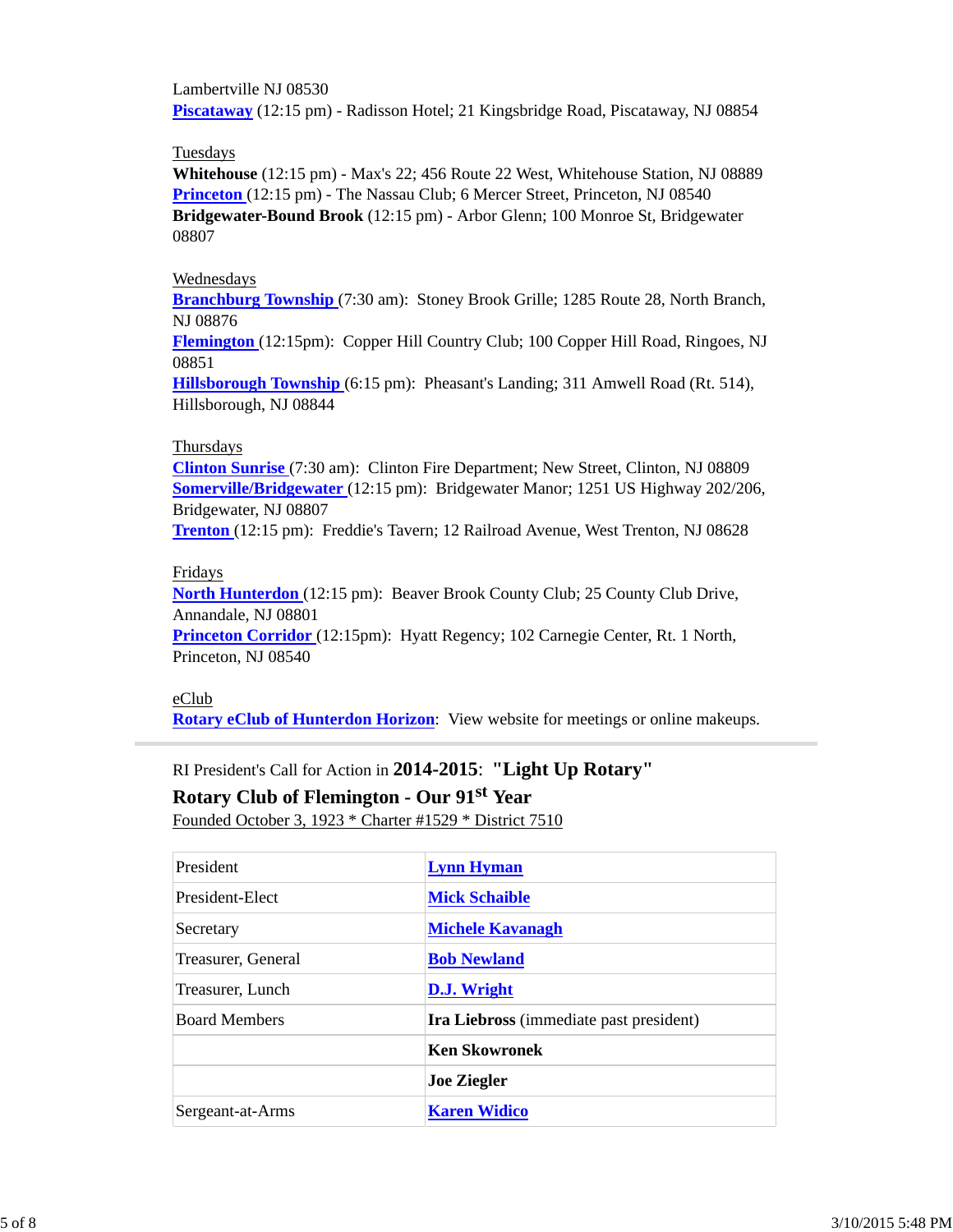| <b>RI</b> President                                          | Gary C.K. Huang (Taiwan)                       |  |  |  |
|--------------------------------------------------------------|------------------------------------------------|--|--|--|
| District Governor (DG)                                       | <b>Melvin I. Kevoe "Mel"</b> (Springfield, NJ) |  |  |  |
| District Governor Elect (DGE)                                | <b>Hal Daume</b> (Berkeley Heights, NJ)        |  |  |  |
| District Governor Nomimee (DGN) Charles Minton (Union, NJ)   |                                                |  |  |  |
| <b>Assistant District Governor (ADG)</b>                     | <b>Megan Jones-Holt</b> (Clinton Sunrise)      |  |  |  |
| Club Meetings: Wednesday, 12:15 pm, Copper Hill Country Club |                                                |  |  |  |

100 Copper Hill Road, Ringoes 08551





**MISSION STATEMENT:** The mission of Rotary International is to assist and guide Rotarians and Rotary clubs to accomplish the Object of Rotary to ensure Rotary's continuing relevance and to help build a better world, emphasizing service activities by individuals and groups that enhance the quality of life and human dignity, encouraging high ethical standards, and creating greater understanding among all people to advance the search for peace in the world.

**THE OBJECT OF ROTARY:** The object of Rotary is to encourage and foster the ideal of service as a basis of worthy enterprise and, in particular, to encourage and foster:

**1st**: The development of acquaintance as an opportunity for service;

**2nd**: High ethical standards in business and professions, the recognition of the worthiness of all useful occupations, and the dignifying of each Rotarian's occupation as an opportunity to serve society;

**3rd**: The application of the ideal of service in each Rotarian's personal, business and community life;

**4th**: The advancement of international understanding, goodwill, and peace through a world fellowship of business and professional persons united in the ideal of service.

**THE 4-WAY TEST:** "Of the things we think, say or do:

**1st**: Is it the Truth?

2<sup>nd</sup>: Is it Fair to all concerned?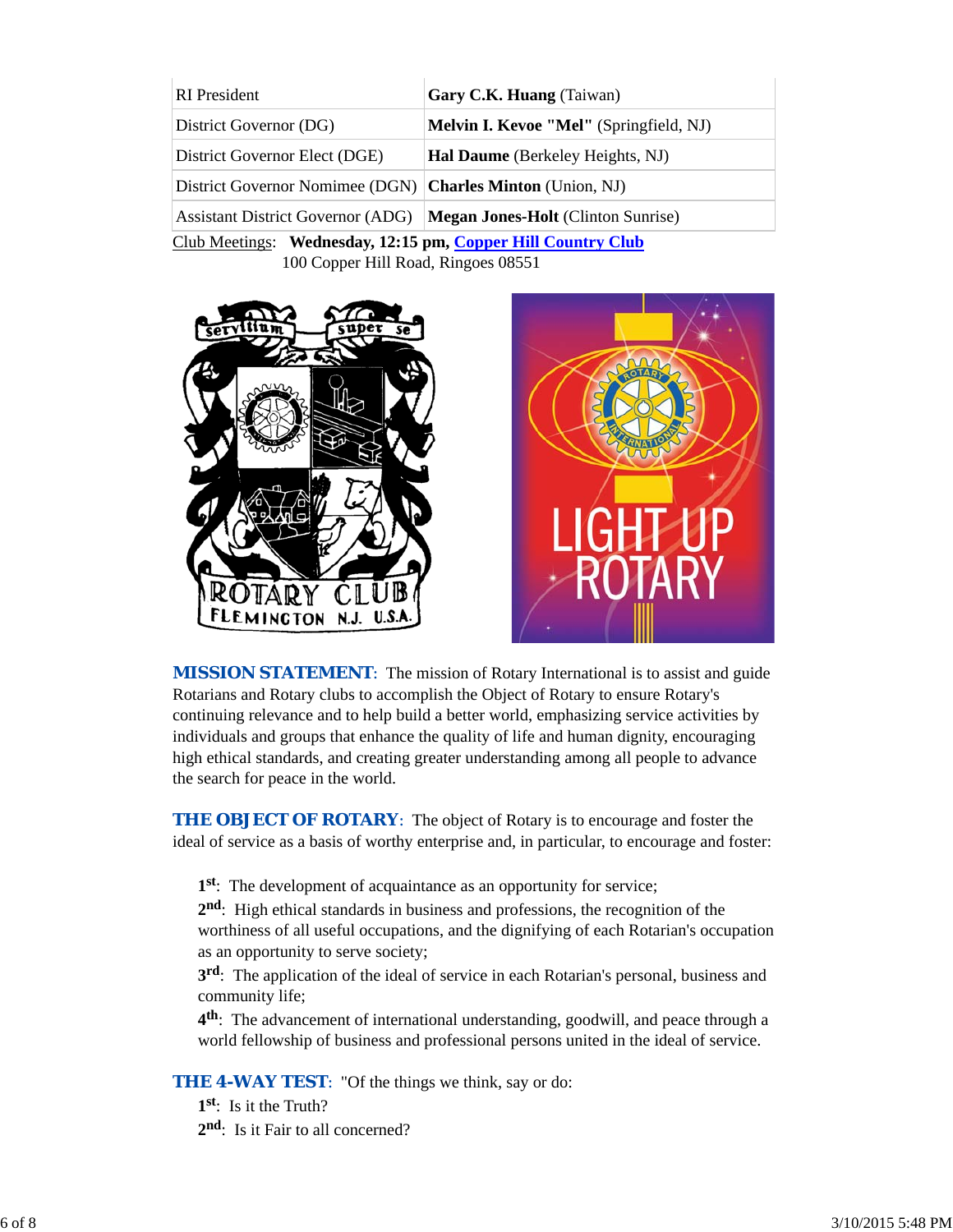- **3rd**: Will it build goodwill and better friendships?
- **4th**: Will it be beneficial to all concerned?"

#### *ROTARY's AVENUE'S OF SERVICE*:

**1)** Through **Club Service**, we have fun, build lasting friendships, and make sure that our club runs well.

**2)** Through **Vocational Service**, we volunteer our professional skills to serve others and promote integrity in everything we do.

**3)** Through **Community Service**, we address local needs and work with our community to bring lasting improvements.

**4)** Through **International Service**, we meet humanitarian needs around the globe and promote world understanding and peace.

**5)** Through **Youth Service**, we work with young people to help them become the next generation of leaders, visionaries, and peacemakers.

# **2014-2015 CLUB MEMBER ROSTER**

**Rotary Club of Flemington, NJ**

Current Number of Members: 44

| <b>Rotarian</b>                   | <b>Member Since</b> | <b>Classification</b>           |
|-----------------------------------|---------------------|---------------------------------|
| Black, Bruce B.                   | 2007                | <b>Health and Fitness</b>       |
| Bohler, Herbert C. (Herb)         | 1977                | <b>Specialty Advertising</b>    |
| Chittenden, Robert L. (Bob)       | 2003                | M.E.F.P. Consulting Engineering |
| Clark, Arthur L. (Sandy)          | 1987                | Printing                        |
| Davidson, James G. (Jim)          | 2002                | <b>Rubber Products</b>          |
| <b>Erskine, John</b>              | 2014                | <b>Youth Development</b>        |
| Ferrari, Frederick J. (Fred)      | 1964                | Orthodontia                     |
| Fisher, Charles H. (Charlie)      | 1961                | <b>Funeral Services</b>         |
| Fisher, Thomas H. (Tom)           | 2012                | Property & Casualty Insurance   |
| Harrison, Jeffrey (Jeff)          | 1996                | Psychotherapy                   |
| Hennessy, Jr., Richard (Rich)     | 2010                | <b>Financial Advisor</b>        |
| Hyman, Lynn                       | 2010                | Retail Banking                  |
| Kamnitsis, Christopher P. (Chris) | 2001                | <b>Financial Planning</b>       |
| Kavanagh, Michele                 | 2013                | <b>Community Banking</b>        |
| Liebross, Ira                     | 1997                | <b>Family Medicine</b>          |
| Loew, Darren                      | 2002                | Orthodontics                    |
| Martin, Teresa (Terry)            | 1993                | Solid Waste/Recycling           |
| Mazujian, Harry                   | 2004                | Clergy                          |
| McWilliams, Nancy                 | 1992                | Psychotherapy                   |
| Metz, Kim                         | 2007                | <b>Technical Education</b>      |
| Muller, George D.                 | 1964                | <b>Cut Glass Manufacturing</b>  |
| Nastasi, William (Bill)           | 1996                | <b>General Contracting</b>      |
| Newland, Robert D. (Bob)          | 1998                | Insurance                       |
| Ownes, Terry M.                   | 1987                | <b>Floor Covering</b>           |
| Phelan, Christopher J. (Chris)    | 2009                | <b>Chamber Of Commerce</b>      |
| Randolph, R. Wayne                | 1982                | <b>Veterinary Medicine</b>      |